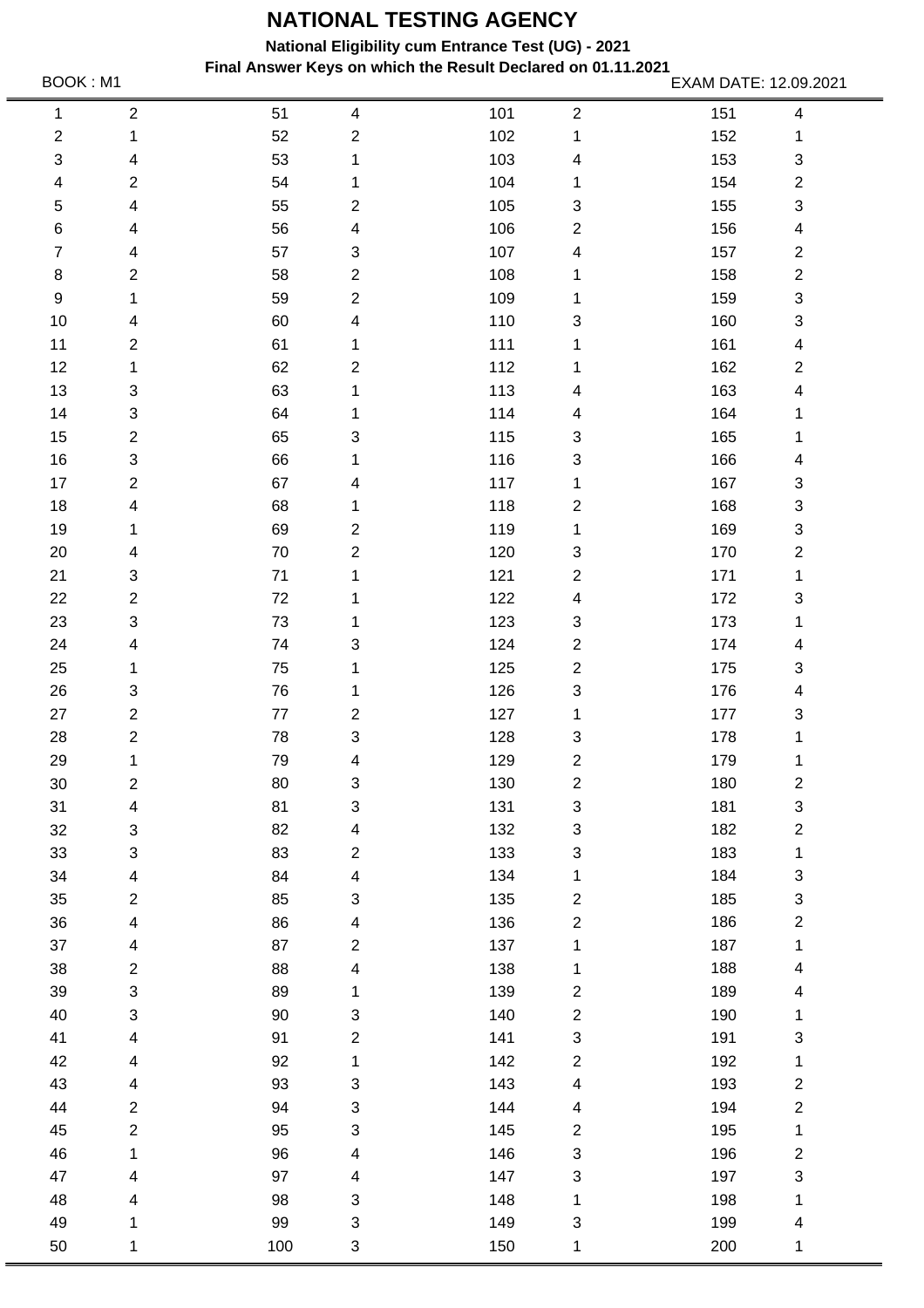**National Eligibility cum Entrance Test (UG) - 2021**

**Final Answer Keys on which the Result Declared on 01.11.2021** BOOK : N1 **EXAM DATE: 12.09.2021**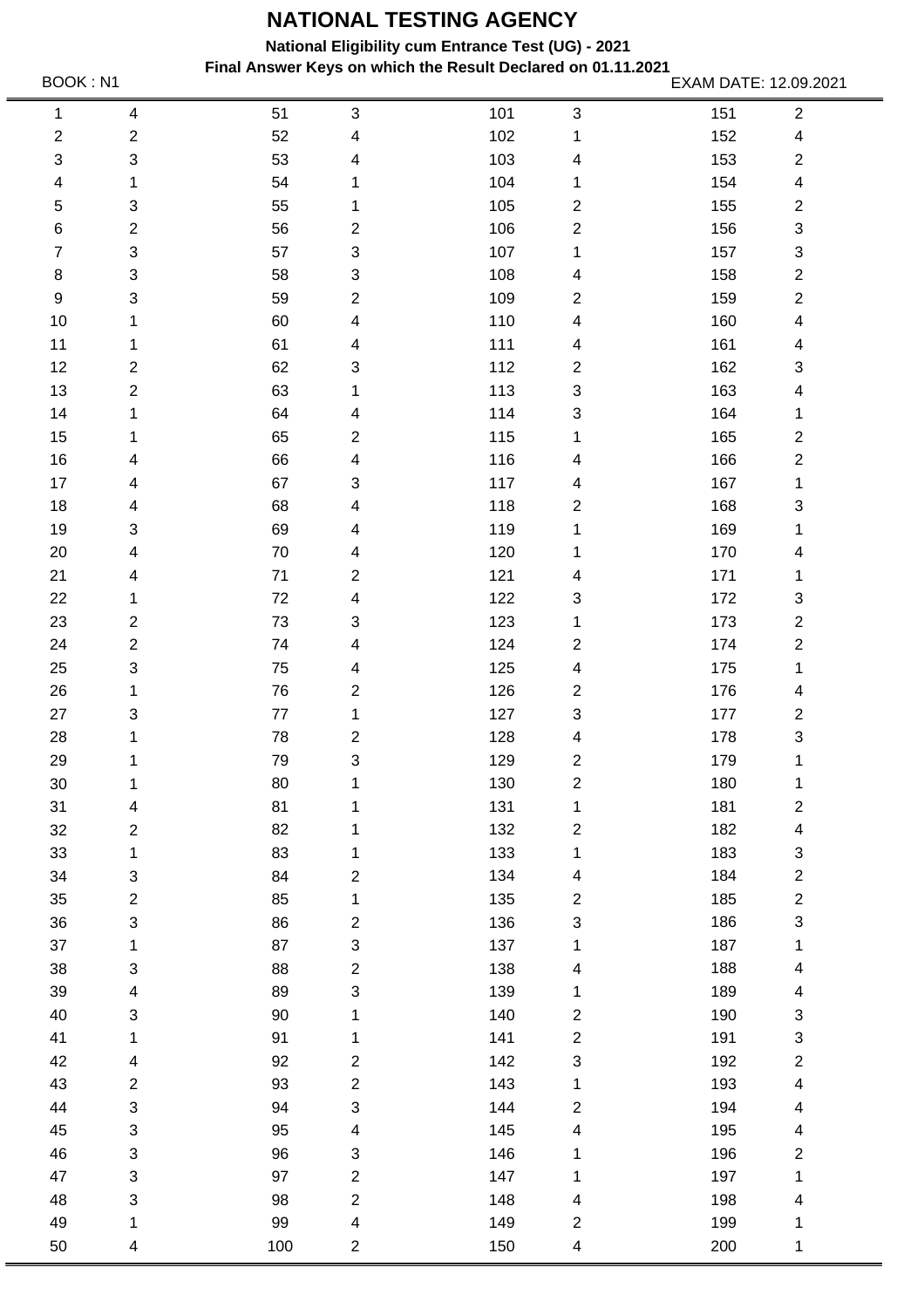**National Eligibility cum Entrance Test (UG) - 2021**

**Final Answer Keys on which the Result Declared on 01.11.2021** BOOK : 01 **EXAM DATE: 12.09.2021**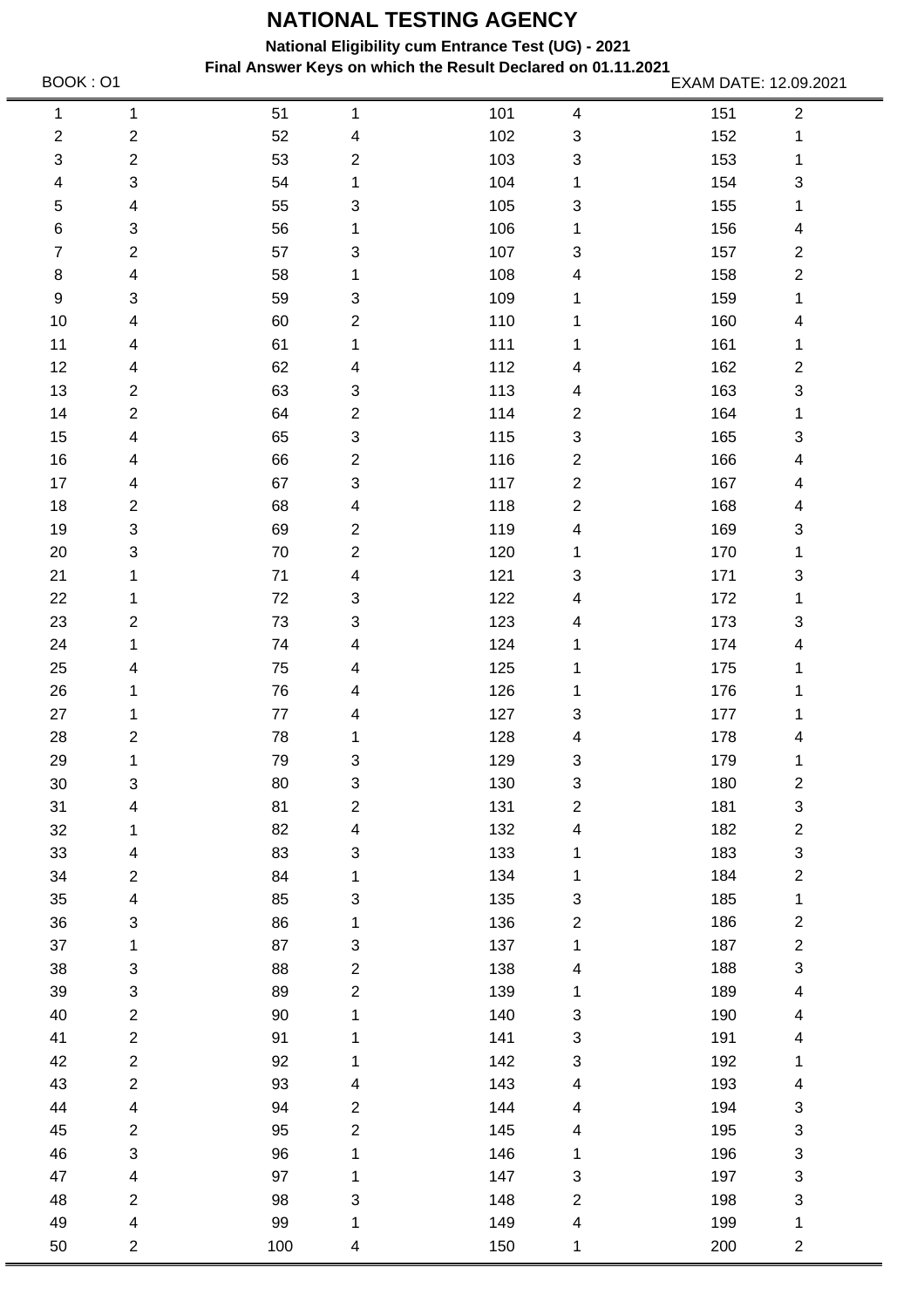**National Eligibility cum Entrance Test (UG) - 2021**

**Final Answer Keys on which the Result Declared on 01.11.2021** BOOK : P1 **EXAM DATE: 12.09.2021**<br>EXAM DATE: 12.09.2021

| 1              | $\boldsymbol{2}$        | 51       | $\ensuremath{\mathsf{3}}$ | 101 | 4                                | 151        | $\mathbf 1$                    |
|----------------|-------------------------|----------|---------------------------|-----|----------------------------------|------------|--------------------------------|
| $\mathbf{2}$   | $\overline{\mathbf{c}}$ | 52       | 1                         | 102 | 1                                | 152        | $\ensuremath{\mathsf{3}}$      |
| 3              | 1                       | 53       | $\boldsymbol{2}$          | 103 | 1                                | 153        | $\ensuremath{\mathsf{3}}$      |
| 4              | 1                       | 54       | $\overline{\mathbf{4}}$   | 104 | 4                                | 154        | $\boldsymbol{2}$               |
| 5              | 3                       | 55       | 3                         | 105 | $\overline{c}$                   | 155        | $\overline{\mathbf{4}}$        |
| 6              | 4                       | 56       | 1                         | 106 | $\overline{c}$                   | 156        | $\ensuremath{\mathsf{3}}$      |
| $\overline{7}$ | 1                       | 57       | 4                         | 107 | $\sqrt{2}$                       | 157        | 1                              |
| $\,8\,$        | 3                       | 58       | 4                         | 108 | $\sqrt{3}$                       | 158        | $\boldsymbol{2}$               |
| 9              | 3                       | 59       | $\overline{c}$            | 109 | $\overline{c}$                   | 159        | $\overline{\mathcal{A}}$       |
| 10             | 3                       | 60       | $\mathbf{2}$              | 110 | 3                                | 160        | $\boldsymbol{2}$               |
| 11             | 3                       | 61       | $\boldsymbol{2}$          | 111 | 4                                | 161        | $\overline{\mathbf{4}}$        |
| 12             | 4                       | 62       | 4                         | 112 | 4                                | 162        | $\boldsymbol{2}$               |
| 13             | 3                       | 63       | 1                         | 113 | 4                                | 163        | $\boldsymbol{2}$               |
| 14             | 1                       | 64       | 1                         | 114 | 3                                | 164        | $\overline{\mathbf{4}}$        |
| 15             | 3                       | 65       | $\overline{c}$            | 115 | 3                                | 165        | $\boldsymbol{2}$               |
| 16             | $\overline{2}$          | 66       | $\overline{2}$            | 116 | 4                                | 166        | $\overline{\mathbf{4}}$        |
| 17             | 4                       | 67       | 4                         | 117 | 1                                | 167        | $\ensuremath{\mathsf{3}}$      |
| 18             | $\overline{\mathbf{c}}$ | 68       | $\ensuremath{\mathsf{3}}$ | 118 | 1                                | 168        | $\overline{\mathcal{A}}$       |
| 19             | 3                       | 69       | $\boldsymbol{2}$          | 119 | 4                                | 169        | $\overline{\mathcal{A}}$       |
| 20             | 1                       | 70       | $\boldsymbol{2}$          | 120 | $\overline{c}$                   | 170        | $\overline{\mathcal{A}}$       |
| 21             | 3                       | 71       | $\boldsymbol{2}$          | 121 | $\sqrt{2}$                       | 171        | $\ensuremath{\mathsf{3}}$      |
| 22             | 3                       | 72       | 1                         | 122 | 4                                | 172        | 4                              |
| 23             | 1                       | 73       | 4                         | 123 | $\sqrt{3}$                       | 173        | 4                              |
| 24             | 1                       | 74       | 4                         | 124 | $\mathbf{2}$                     | 174        | 1                              |
| 25             | 1                       | 75       | $\boldsymbol{2}$          | 125 | $\ensuremath{\mathsf{3}}$        | 175        |                                |
| 26             | 4                       | 76       | $\boldsymbol{2}$          | 126 | $\overline{c}$                   | 176        | 1<br>$\ensuremath{\mathsf{3}}$ |
| 27             | 4                       | $77$     | $\ensuremath{\mathsf{3}}$ | 127 | 4                                | 177        | $\overline{\mathcal{A}}$       |
| 28             | $\overline{c}$          | 78       | $\boldsymbol{2}$          | 128 | 3                                | 178        | 1                              |
| 29             | 3                       | 79       | $\ensuremath{\mathsf{3}}$ | 129 | 4                                | 179        | $\overline{\mathbf{c}}$        |
| $30\,$         | $\overline{c}$          | 80       | 1                         | 130 | 3                                | 180        | 1                              |
| 31             |                         |          |                           | 131 |                                  |            |                                |
| 32             | 4                       | 81<br>82 | 1<br>3                    | 132 | $\overline{c}$<br>$\overline{c}$ | 181<br>182 | 1                              |
| 33             | 4                       |          | 3                         |     |                                  |            | $\overline{\mathbf{4}}$        |
|                | 1                       | 83       |                           | 133 | $\mathbf 1$                      | 183        | $\overline{\mathbf{c}}$        |
| 34             | 4                       | 84       | $\ensuremath{\mathsf{3}}$ | 134 | 3                                | 184        | $\ensuremath{\mathsf{3}}$      |
| 35             | 4                       | 85       | 3                         | 135 | 4                                | 185        | $\overline{\mathbf{4}}$        |
| 36             | $\overline{\mathbf{c}}$ | 86       | $\mathbf{2}$              | 136 | 3                                | 186        | 1                              |
| 37             | 1                       | 87       | $\overline{\mathbf{4}}$   | 137 | 4                                | 187        | $\overline{\mathbf{c}}$        |
| 38             | 3                       | 88       | 1                         | 138 | 3                                | 188        | $\boldsymbol{2}$               |
| 39             | 1                       | 89       | 1                         | 139 | 4                                | 189        | $\sqrt{2}$                     |
| 40             | 1                       | 90       | 4                         | 140 | 4                                | 190        | $\overline{\mathbf{4}}$        |
| 41             | 1                       | 91       | 3                         | 141 | 3                                | 191        | $\mathbf{3}$                   |
| 42             | 3                       | 92       | $\mathbf{2}$              | 142 | 1                                | 192        | $\mathsf 3$                    |
| 43             | 1                       | 93       | $\overline{\mathbf{4}}$   | 143 | 3                                | 193        | $\boldsymbol{2}$               |
| 44             | $\overline{c}$          | 94       | 1                         | 144 | 3                                | 194        | $\ensuremath{\mathsf{3}}$      |
| 45             | $\overline{\mathbf{c}}$ | 95       | 4                         | 145 | $\overline{c}$                   | 195        | $\overline{\mathbf{4}}$        |
| 46             | 4                       | 96       | 1                         | 146 | $\sqrt{2}$                       | 196        | $\overline{\mathbf{c}}$        |
| 47             | 1                       | 97       | 4                         | 147 | $\mathbf{1}$                     | 197        | $\ensuremath{\mathsf{3}}$      |
| 48             | 3                       | 98       | 4                         | 148 | $\overline{c}$                   | 198        | 1                              |
| 49             | 3                       | 99       | 4                         | 149 | $\overline{\mathbf{c}}$          | 199        | $\overline{\mathbf{c}}$        |
| 50             | 1                       | 100      | 3                         | 150 | 4                                | 200        | 1                              |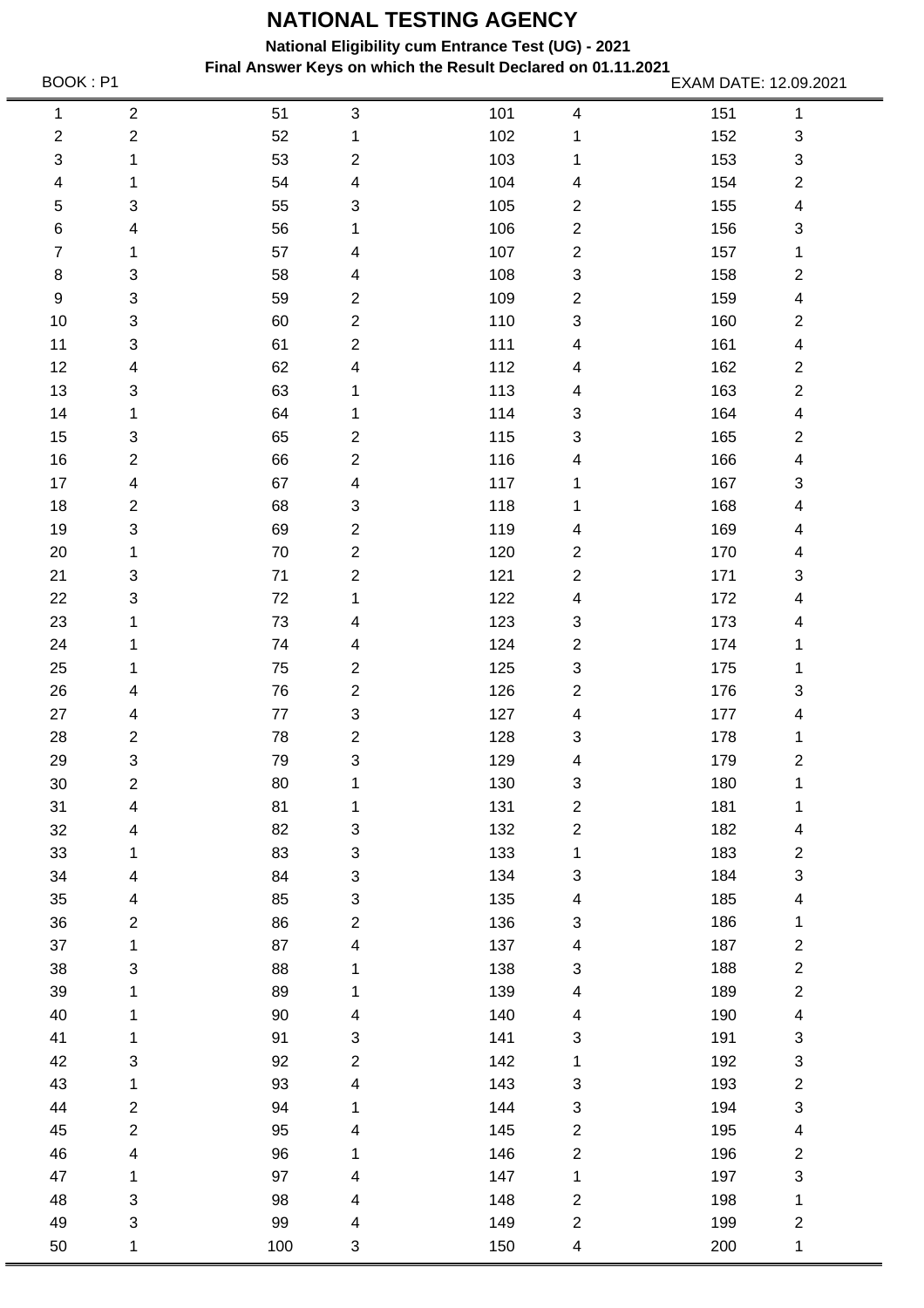**National Eligibility cum Entrance Test (UG) - 2021**

**Final Answer Keys on which the Result Declared on 01.11.2021** BOOK : M2 **EXAM DATE: 12.09.2021** 

150 1

200 2

50 4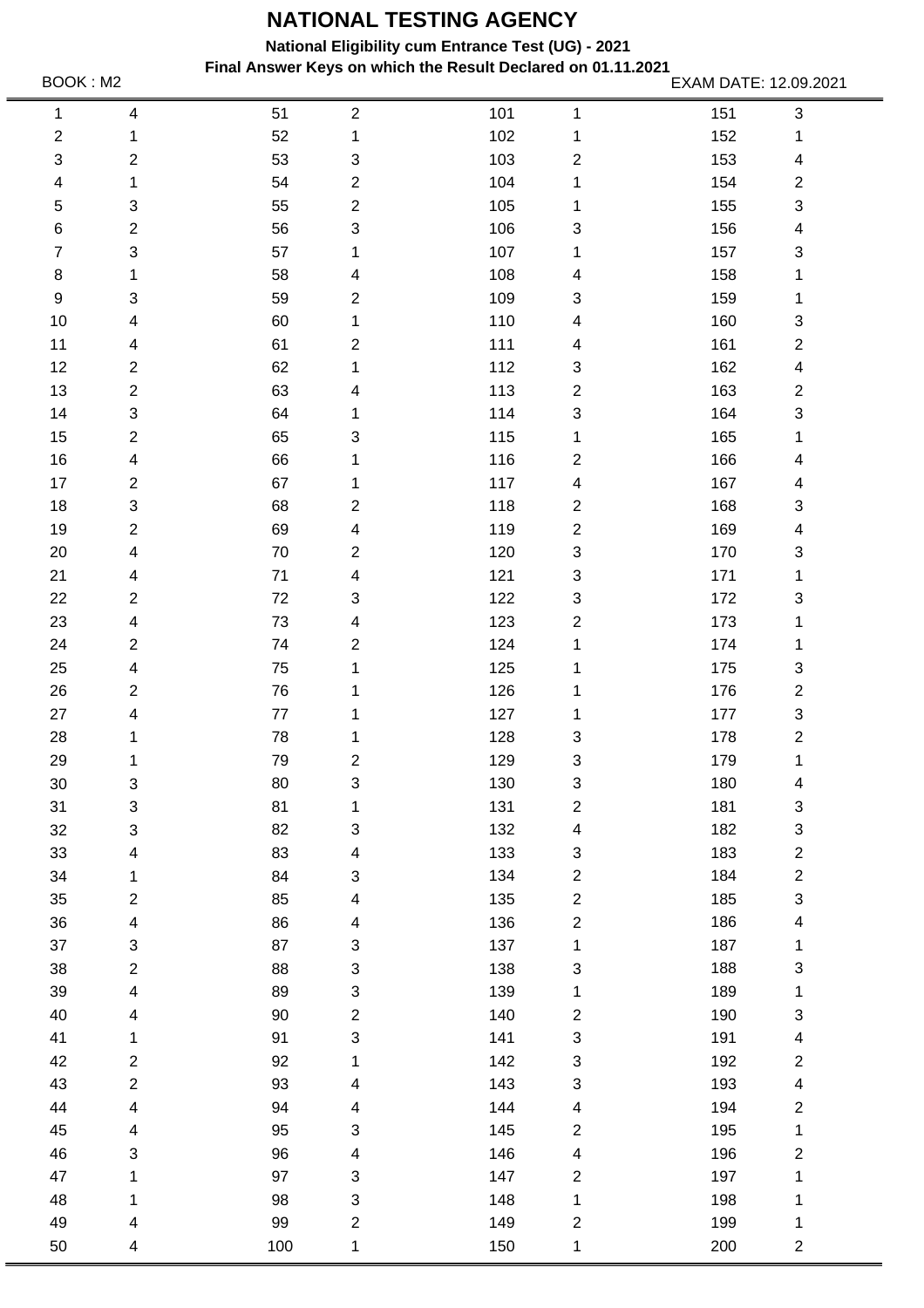**National Eligibility cum Entrance Test (UG) - 2021**

**Final Answer Keys on which the Result Declared on 01.11.2021** BOOK : N2 **EXAM DATE: 12.09.2021**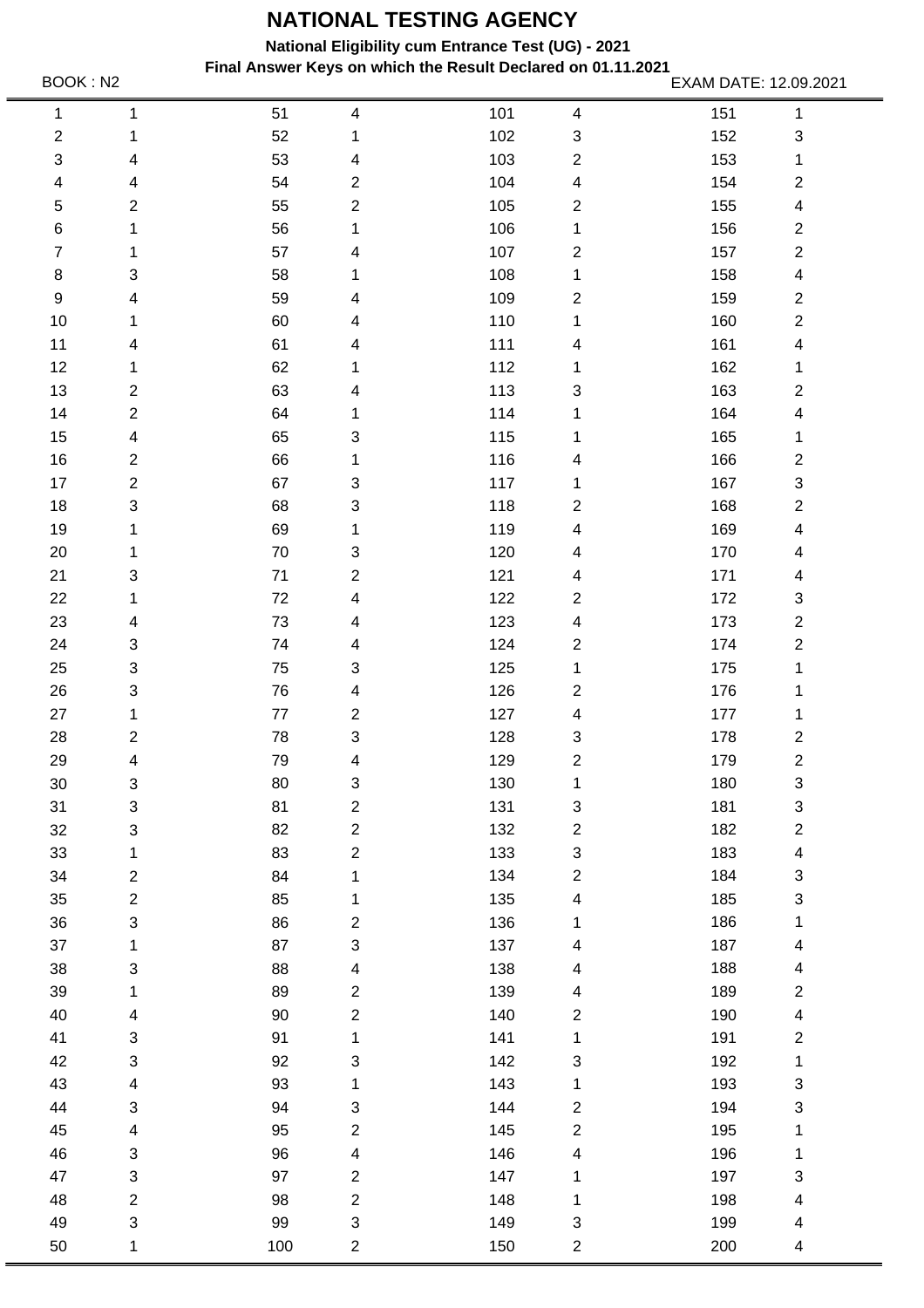**National Eligibility cum Entrance Test (UG) - 2021**

**Final Answer Keys on which the Result Declared on 01.11.2021** BOOK : 02 EXAM DATE: 12.09.2021

150 3

200 4

50 2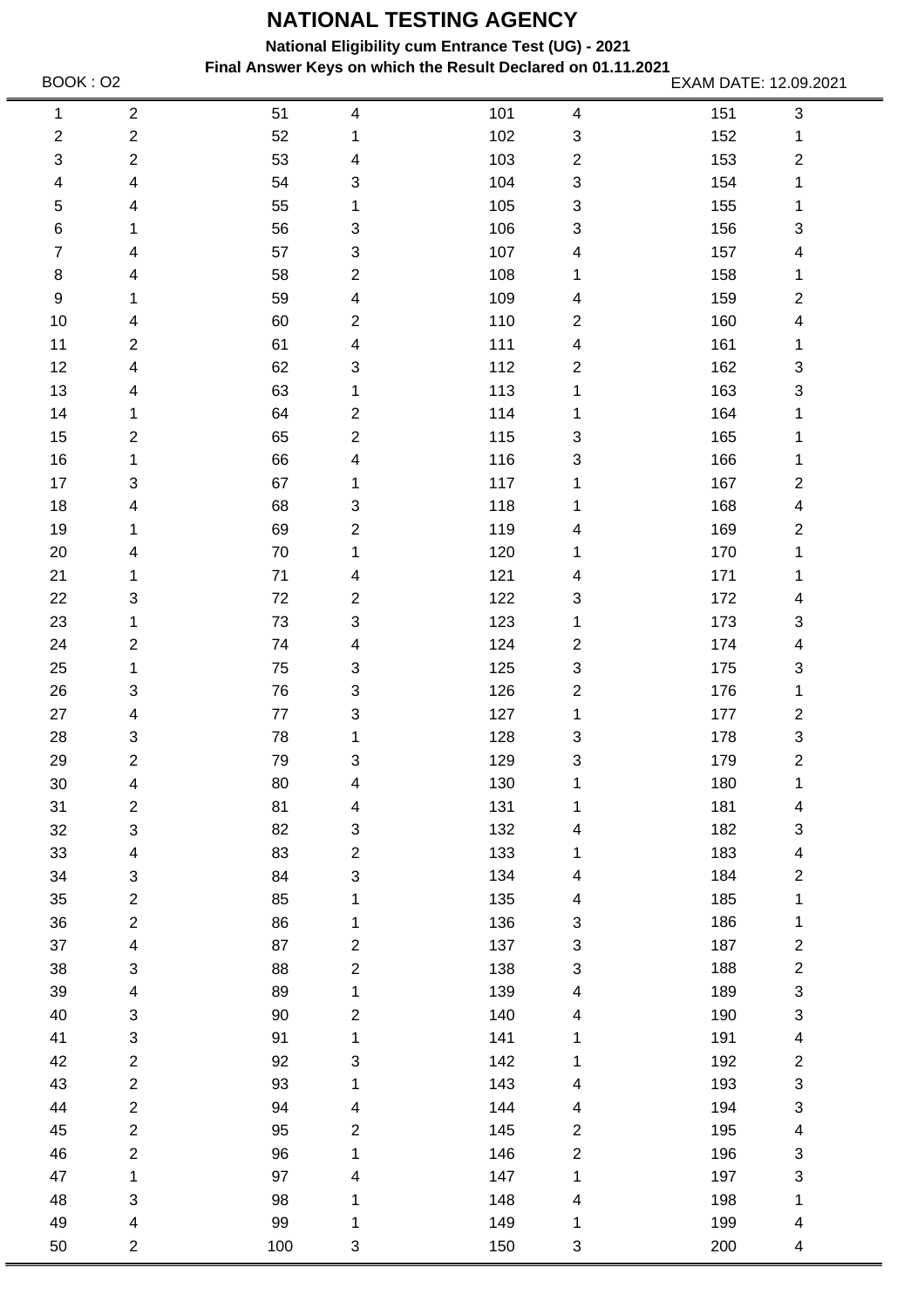**National Eligibility cum Entrance Test (UG) - 2021**

**Final Answer Keys on which the Result Declared on 01.11.2021** BOOK : P2 EXAM DATE: 12.09.2021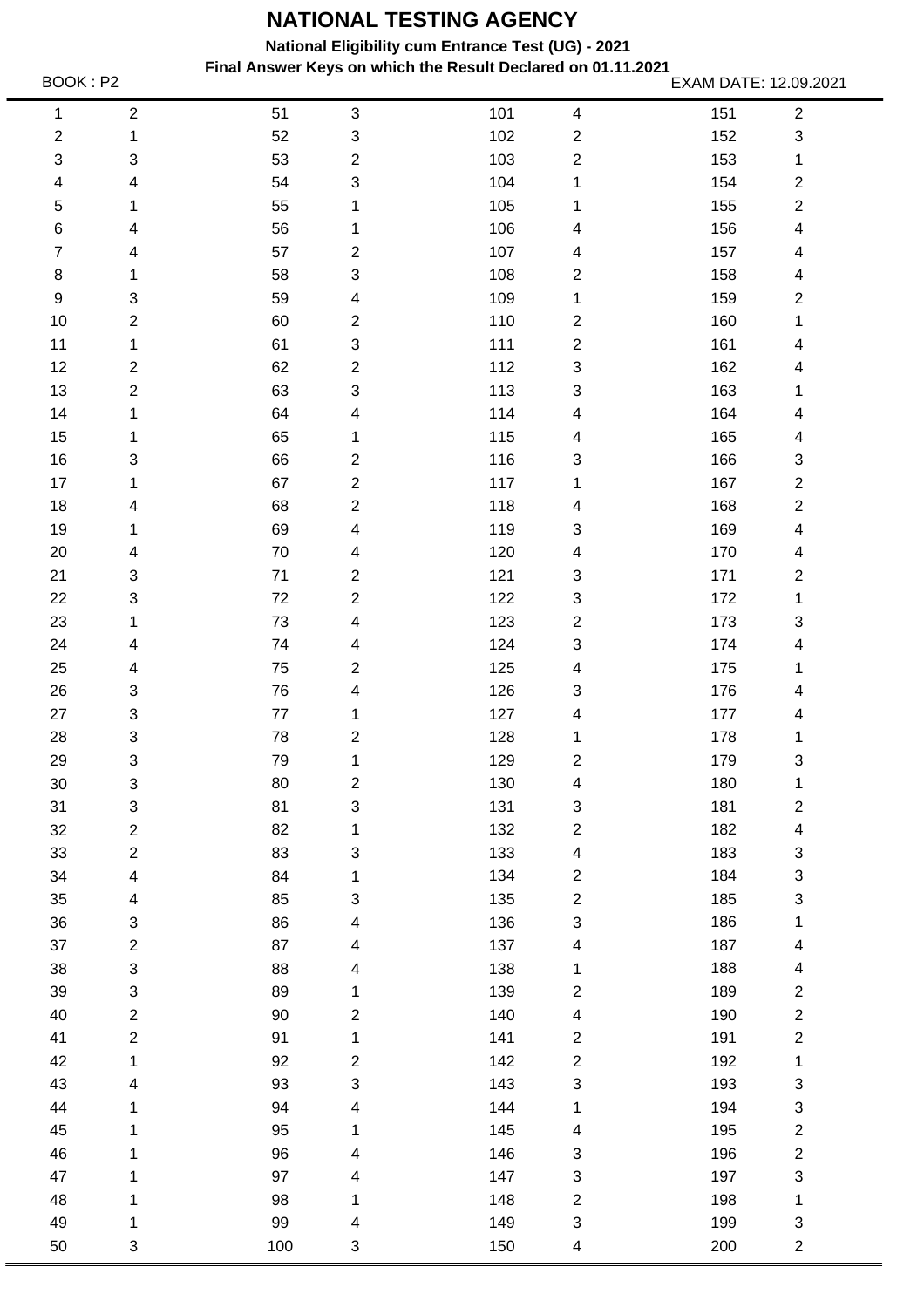**National Eligibility cum Entrance Test (UG) - 2021**

**Final Answer Keys on which the Result Declared on 01.11.2021** BOOK : M3 **EXAM DATE: 12.09.2021**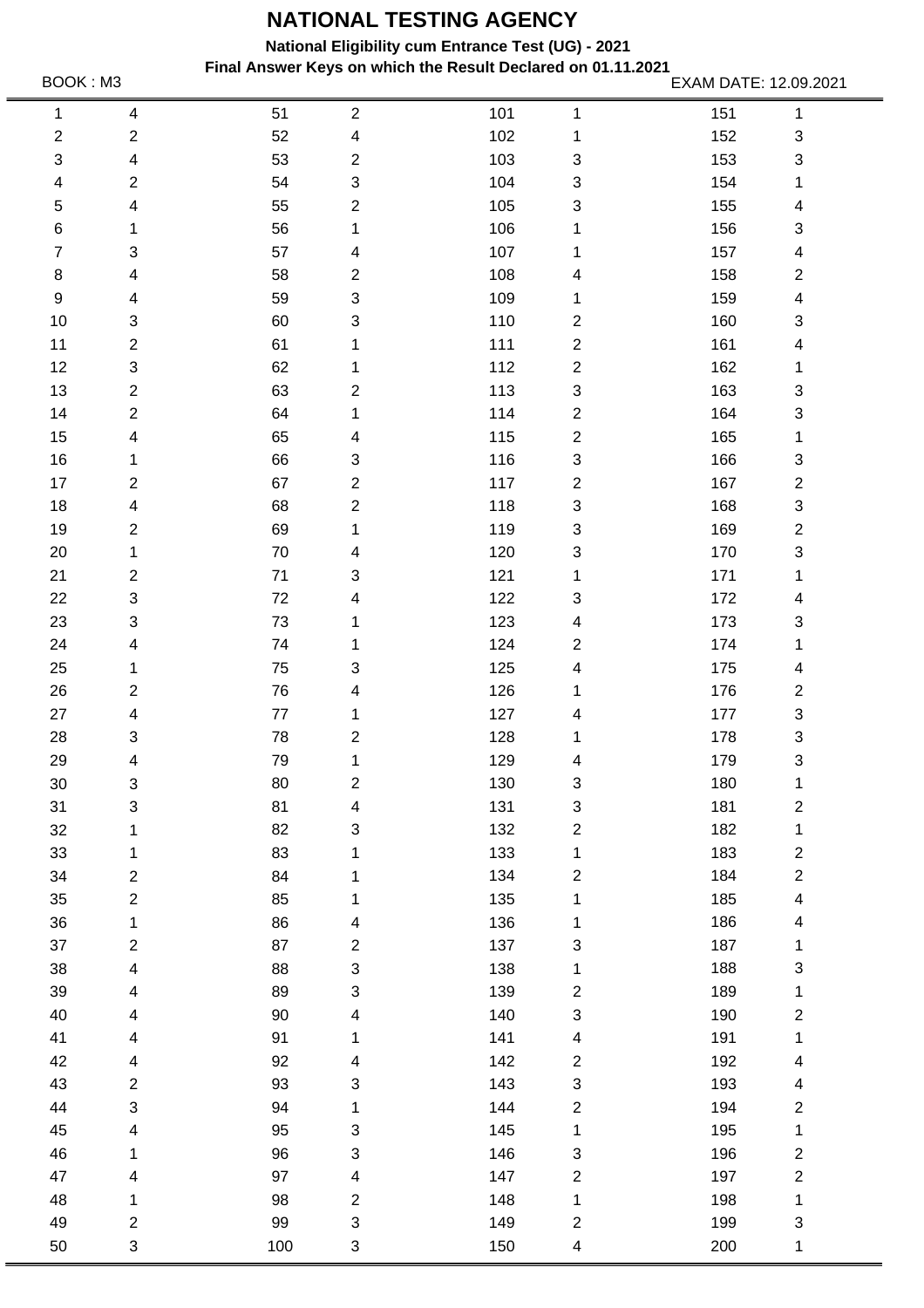**National Eligibility cum Entrance Test (UG) - 2021**

**Final Answer Keys on which the Result Declared on 01.11.2021** BOOK : N3 EXAM DATE: 12.09.2021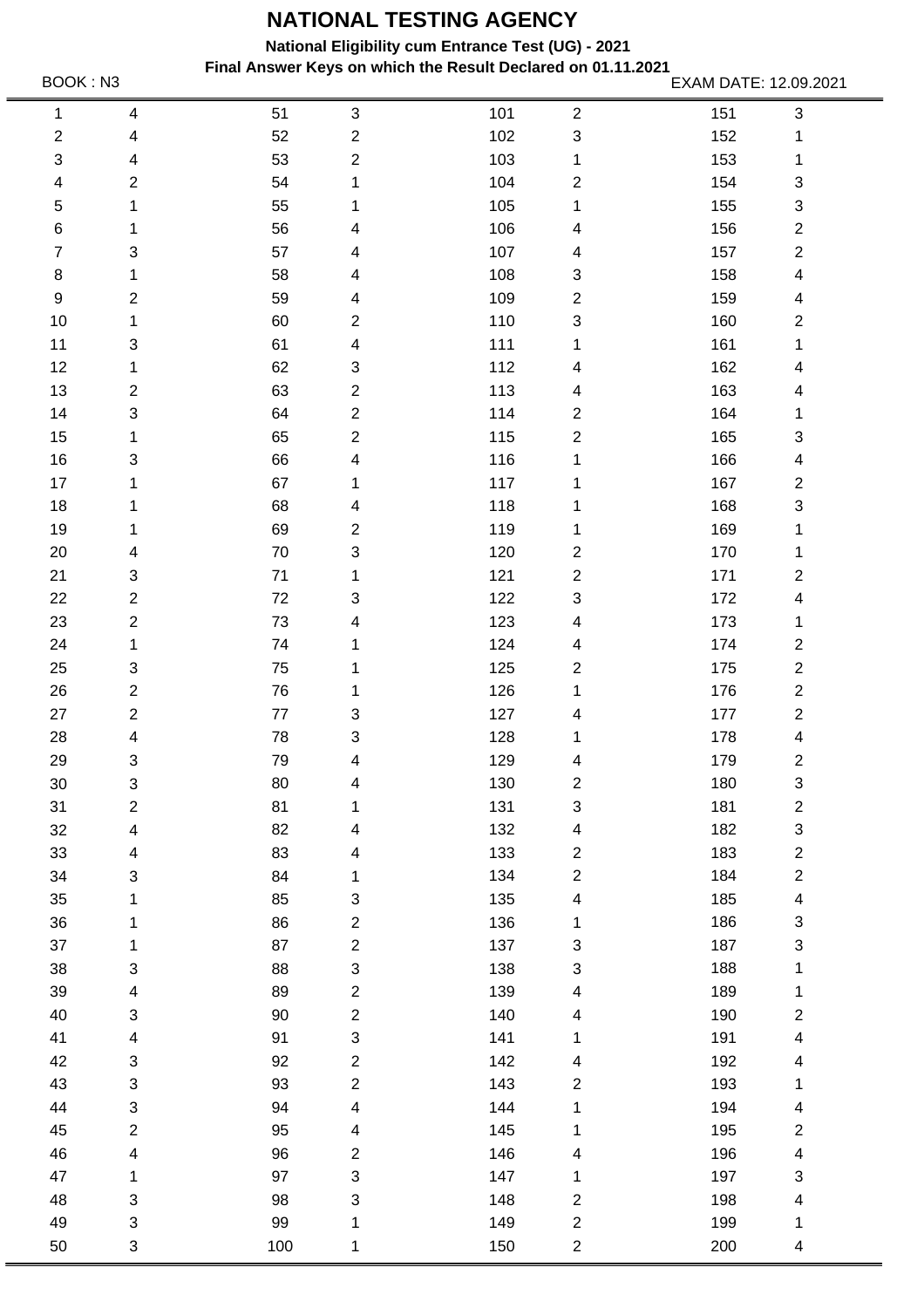**National Eligibility cum Entrance Test (UG) - 2021**

**Final Answer Keys on which the Result Declared on 01.11.2021** BOOK : 03 **EXAM DATE: 12.09.2021**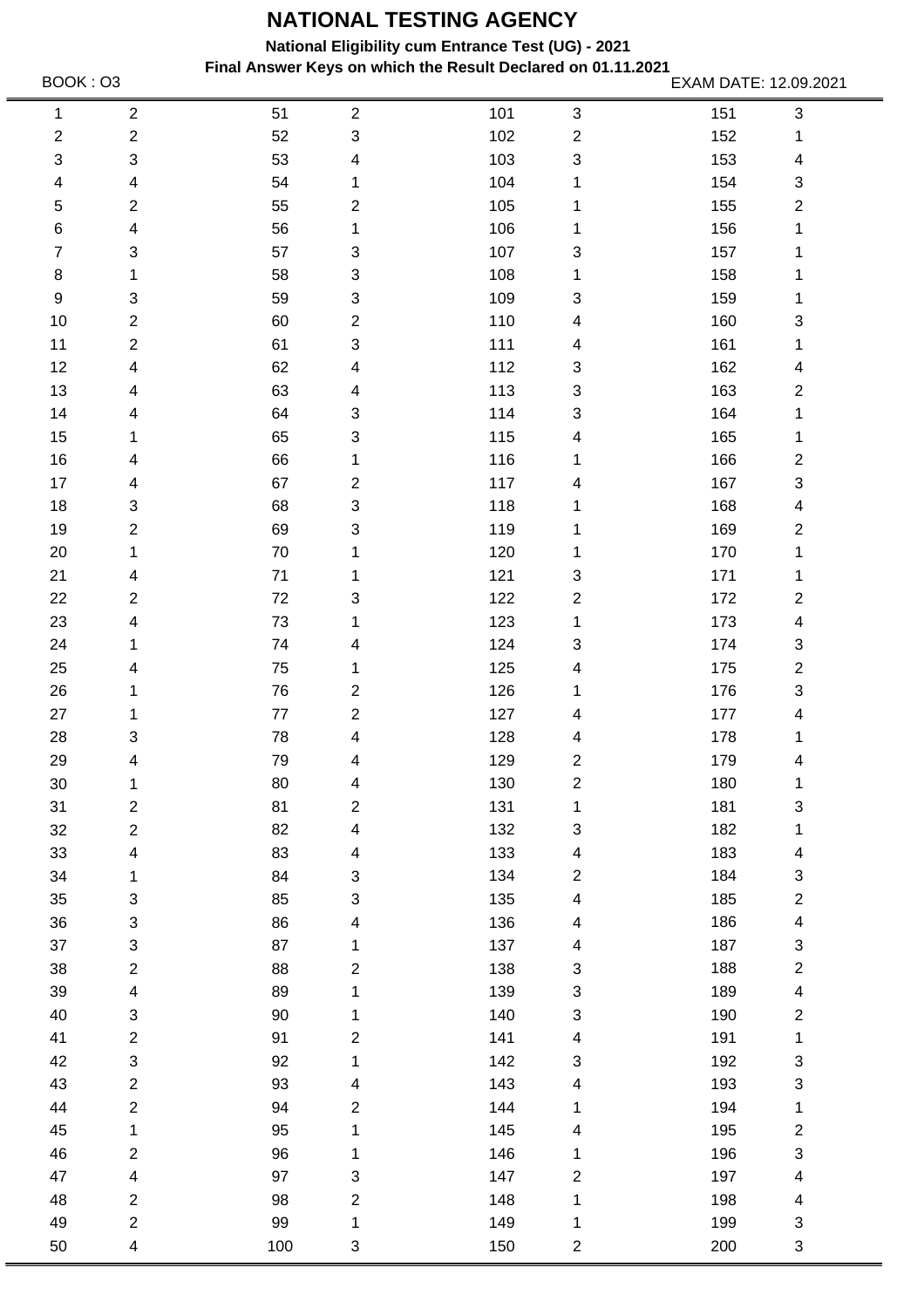**National Eligibility cum Entrance Test (UG) - 2021**

**Final Answer Keys on which the Result Declared on 01.11.2021** BOOK : P3 EXAM DATE: 12.09.2021

150 4

200 3

50 2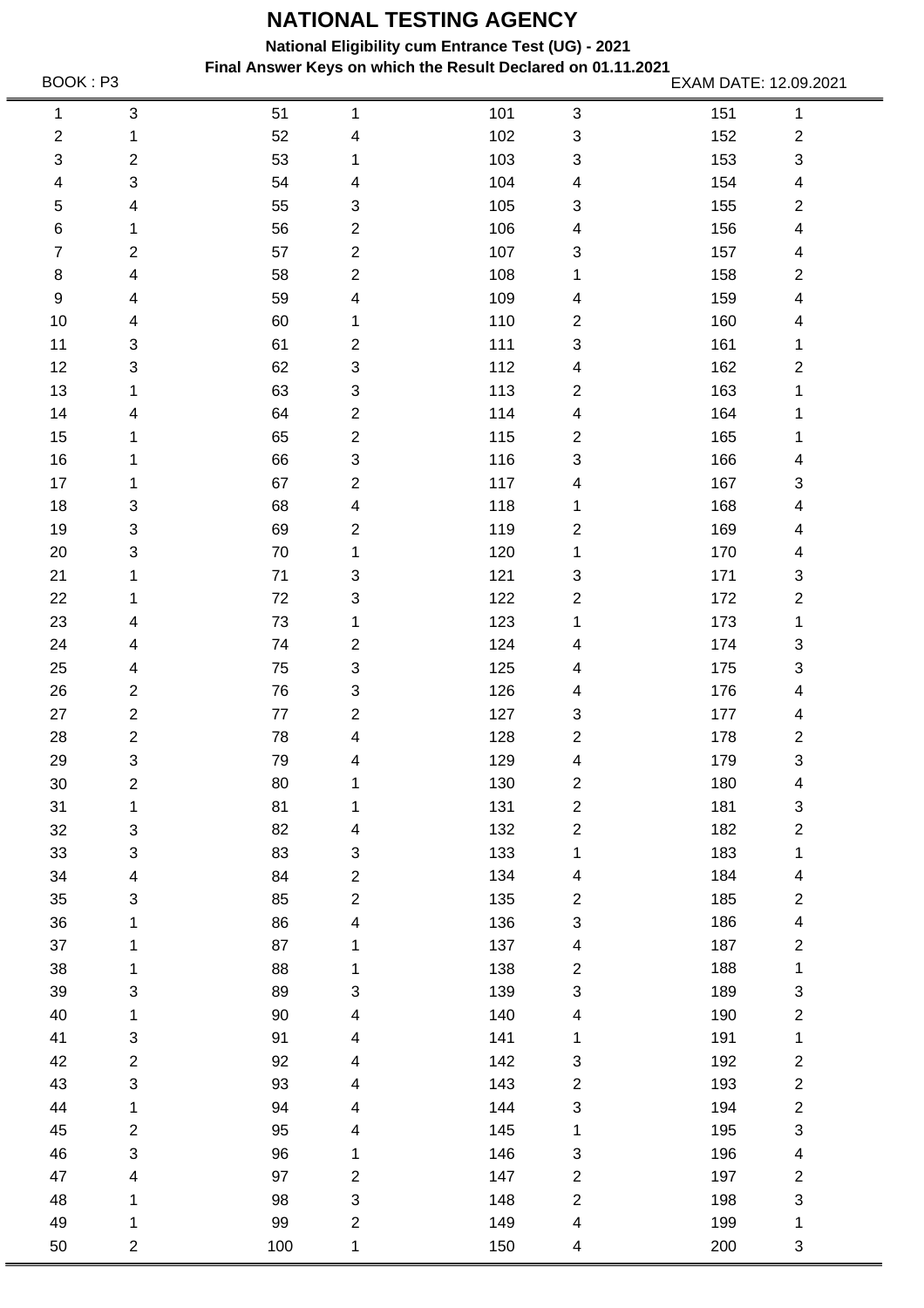**National Eligibility cum Entrance Test (UG) - 2021**

**Final Answer Keys on which the Result Declared on 01.11.2021** . BOOK : M4 **EXAM DATE: 12.09.2021**<br>EXAM DATE: 12.09.2021

150 1

200 1

50 1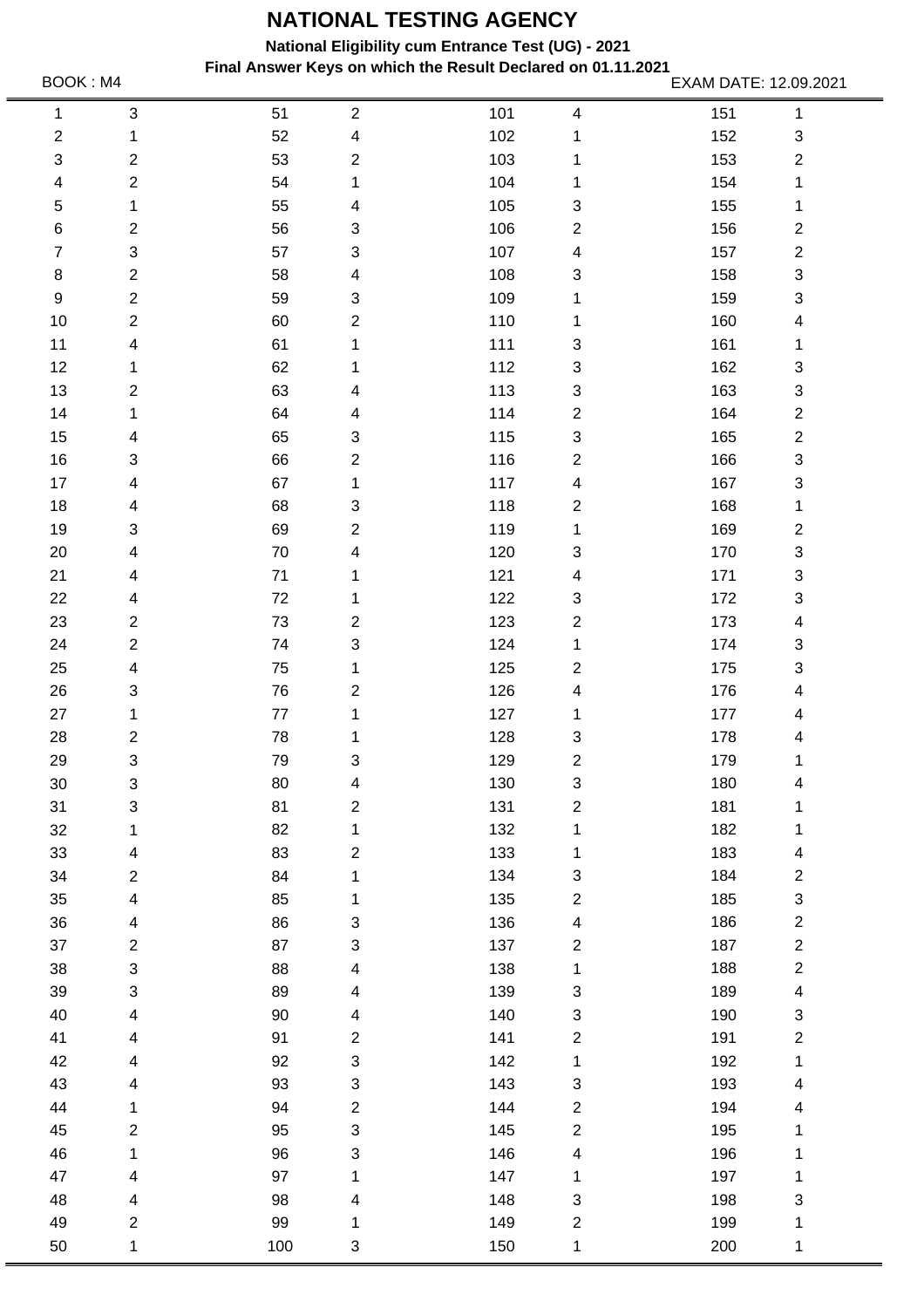**National Eligibility cum Entrance Test (UG) - 2021**

**Final Answer Keys on which the Result Declared on 01.11.2021** BOOK : N4 **EXAM DATE: 12.09.2021**<br>EXAM DATE: 12.09.2021

| 1                | $\mathbf 1$               | 51   | $\ensuremath{\mathsf{3}}$ | 101 | 4                       | 151 | $\mathbf{1}$              |
|------------------|---------------------------|------|---------------------------|-----|-------------------------|-----|---------------------------|
| $\overline{c}$   | $\boldsymbol{2}$          | 52   | 1                         | 102 | 1                       | 152 | $\overline{\mathbf{c}}$   |
| 3                | 4                         | 53   | 4                         | 103 | $\overline{\mathbf{c}}$ | 153 | $\overline{\mathcal{A}}$  |
| 4                | $\boldsymbol{2}$          | 54   | 4                         | 104 | 4                       | 154 | 1                         |
| 5                | 4                         | 55   | $\overline{\mathbf{c}}$   | 105 | 4                       | 155 | 1                         |
| 6                | 3                         | 56   | 4                         | 106 | $\overline{\mathbf{c}}$ | 156 | $\overline{\mathbf{c}}$   |
| $\overline{7}$   | 3                         | 57   | 1                         | 107 | 1                       | 157 | 3                         |
| $\,8\,$          | 4                         | 58   | 4                         | 108 | 3                       | 158 | $\overline{\mathbf{c}}$   |
| $\boldsymbol{9}$ | 4                         | 59   | 1                         | 109 | 1                       | 159 | $\overline{\mathbf{c}}$   |
| 10               | 1                         | 60   | $\ensuremath{\mathsf{3}}$ | 110 | 1                       | 160 | $\overline{\mathbf{c}}$   |
| 11               | 3                         | 61   | $\ensuremath{\mathsf{3}}$ | 111 | $\boldsymbol{2}$        | 161 | 4                         |
| 12               | $\overline{c}$            | 62   | $\ensuremath{\mathsf{3}}$ | 112 | $\boldsymbol{2}$        | 162 | $\boldsymbol{3}$          |
| 13               | 1                         | 63   | 4                         | 113 | 1                       | 163 | 1                         |
| 14               | 4                         | 64   | 4                         | 114 | 4                       | 164 | $\overline{\mathbf{c}}$   |
| 15               | 3                         | 65   | $\mathbf{2}$              | 115 | $\overline{\mathbf{c}}$ | 165 | $\overline{\mathbf{c}}$   |
| 16               | 1                         | 66   | 1                         | 116 | 4                       | 166 | $\overline{\mathbf{4}}$   |
| 17               | $\boldsymbol{2}$          | 67   | 3                         | 117 | 1                       | 167 | 4                         |
| 18               | $\ensuremath{\mathsf{3}}$ | 68   | 1                         | 118 | 3                       | 168 | 3                         |
| 19               | 1                         | 69   | 4                         | 119 | 2                       | 169 | 1                         |
| 20               | $\overline{c}$            | 70   | $\ensuremath{\mathsf{3}}$ | 120 | $\overline{\mathbf{c}}$ | 170 | 4                         |
| 21               | $\overline{c}$            | 71   | $\overline{c}$            | 121 | 4                       | 171 | 3                         |
| 22               | 1                         | 72   | $\overline{c}$            | 122 | 1                       | 172 | $\overline{\mathbf{c}}$   |
| 23               | 4                         | 73   | $\mathbf{2}$              | 123 | 3                       | 173 | $\overline{\mathbf{c}}$   |
| 24               | 1                         | 74   | $\overline{\mathbf{4}}$   | 124 | 3                       | 174 | $\overline{\mathbf{c}}$   |
| 25               | 1                         | 75   | $\boldsymbol{2}$          | 125 | 4                       | 175 | $\overline{\mathbf{c}}$   |
| 26               | 1                         | 76   | 1                         | 126 | $\overline{\mathbf{c}}$ | 176 | 3                         |
| 27               | 3                         | $77$ | 1                         | 127 | 4                       | 177 | 1                         |
| 28               | 1                         | 78   | 4                         | 128 | 3                       | 178 | $\overline{\mathbf{c}}$   |
| 29               | 4                         | 79   | 1                         | 129 | 4                       | 179 | 4                         |
| 30               | 3                         | 80   | 4                         | 130 | 2                       | 180 | 1                         |
| 31               | $\overline{c}$            | 81   | 3                         | 131 | 4                       | 181 | $\overline{\mathcal{A}}$  |
| 32               | $\ensuremath{\mathsf{3}}$ | 82   | $\overline{\mathcal{A}}$  | 132 | $\overline{c}$          | 182 | 3                         |
| 33               | $\ensuremath{\mathsf{3}}$ | 83   | $\overline{c}$            | 133 | $\overline{c}$          | 183 | $\overline{\mathbf{c}}$   |
| 34               | 1                         | 84   | 1                         | 134 | 1                       | 184 | $\overline{\mathbf{4}}$   |
| 35               | $\overline{c}$            | 85   | 4                         | 135 | 1                       | 185 | $\ensuremath{\mathsf{3}}$ |
| 36               | $\overline{\mathcal{A}}$  | 86   | 1                         | 136 | 1                       | 186 | 3                         |
| 37               | $\overline{\mathcal{A}}$  | 87   | $\overline{\mathbf{4}}$   | 137 | $\overline{\mathbf{c}}$ | 187 | $\boldsymbol{2}$          |
| 38               | $\ensuremath{\mathsf{3}}$ | 88   | $\overline{c}$            | 138 | 1                       | 188 | $\mathbf{1}$              |
| 39               | $\ensuremath{\mathsf{3}}$ | 89   | $\ensuremath{\mathsf{3}}$ | 139 | 1                       | 189 | 4                         |
| 40               | $\ensuremath{\mathsf{3}}$ | 90   | $\overline{c}$            | 140 | 3                       | 190 | 3                         |
| 41               | 1                         | 91   | $\ensuremath{\mathsf{3}}$ | 141 | 4                       | 191 | $\overline{\mathbf{4}}$   |
| 42               | $\ensuremath{\mathsf{3}}$ | 92   | $\overline{c}$            | 142 | 4                       | 192 | 4                         |
| 43               | $\ensuremath{\mathsf{3}}$ | 93   | $\overline{c}$            | 143 | $\overline{c}$          | 193 | 1                         |
| 44               | $\overline{c}$            | 94   | $\overline{c}$            | 144 | $\mathbf 1$             | 194 | $\overline{\mathcal{A}}$  |
| 45               | 1                         | 95   | $\ensuremath{\mathsf{3}}$ | 145 | $\overline{\mathbf{c}}$ | 195 | 4                         |
| 46               | $\ensuremath{\mathsf{3}}$ | 96   | $\overline{2}$            | 146 | 4                       | 196 | 3                         |
| 47               | 1                         | 97   | $\overline{c}$            | 147 | 4                       | 197 | $\overline{\mathbf{c}}$   |
| 48               | 4                         | 98   | $\ensuremath{\mathsf{3}}$ | 148 | 1                       | 198 | 1                         |
| 49               | $\ensuremath{\mathsf{3}}$ | 99   | 1                         | 149 | $\overline{\mathbf{c}}$ | 199 | 1                         |
| 50               | $\ensuremath{\mathsf{3}}$ | 100  | 4                         | 150 | 3                       | 200 | 4                         |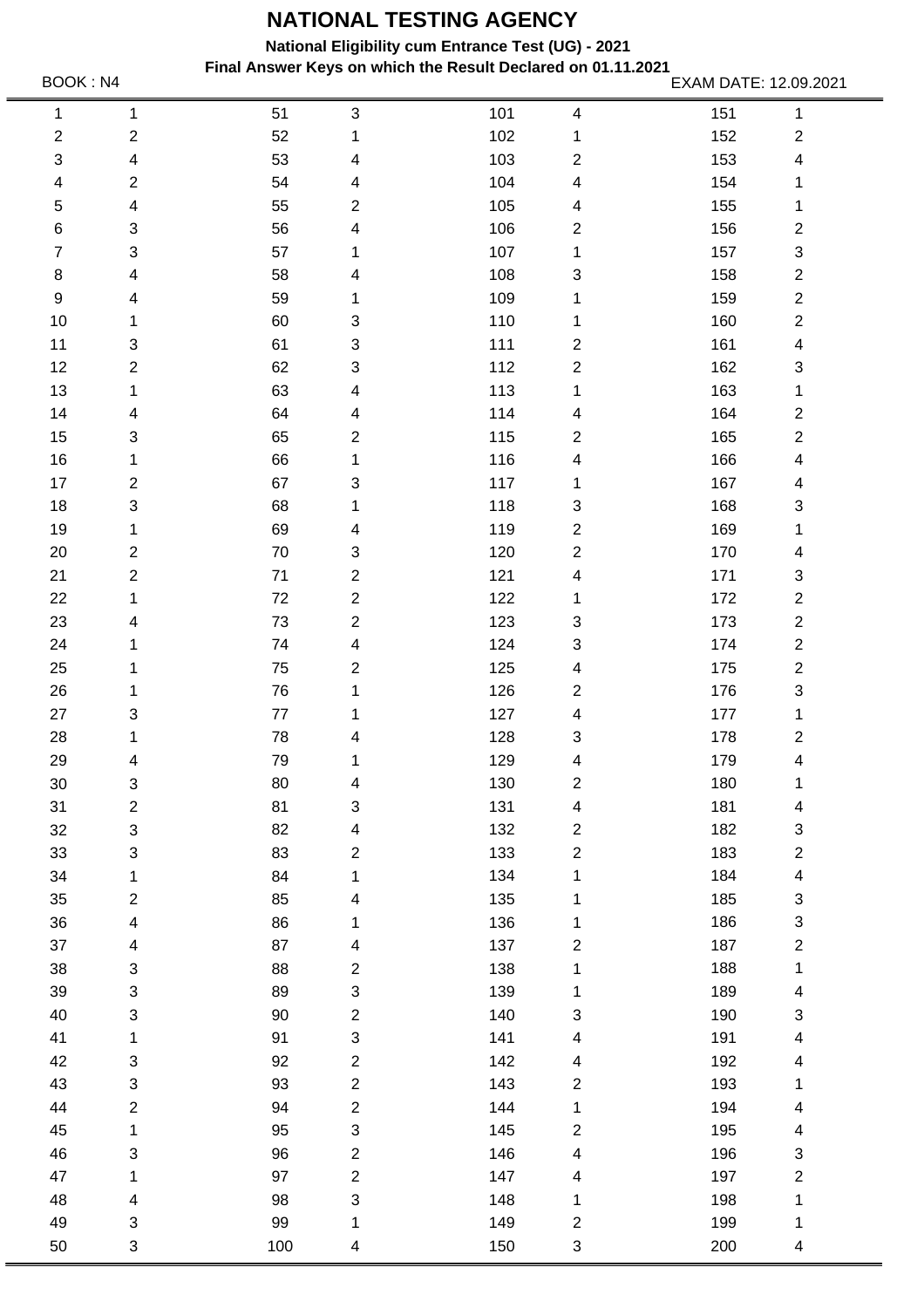**National Eligibility cum Entrance Test (UG) - 2021**

**Final Answer Keys on which the Result Declared on 01.11.2021** BOOK : 04 **EXAM DATE: 12.09.2021** 

150 4

200 3

50 4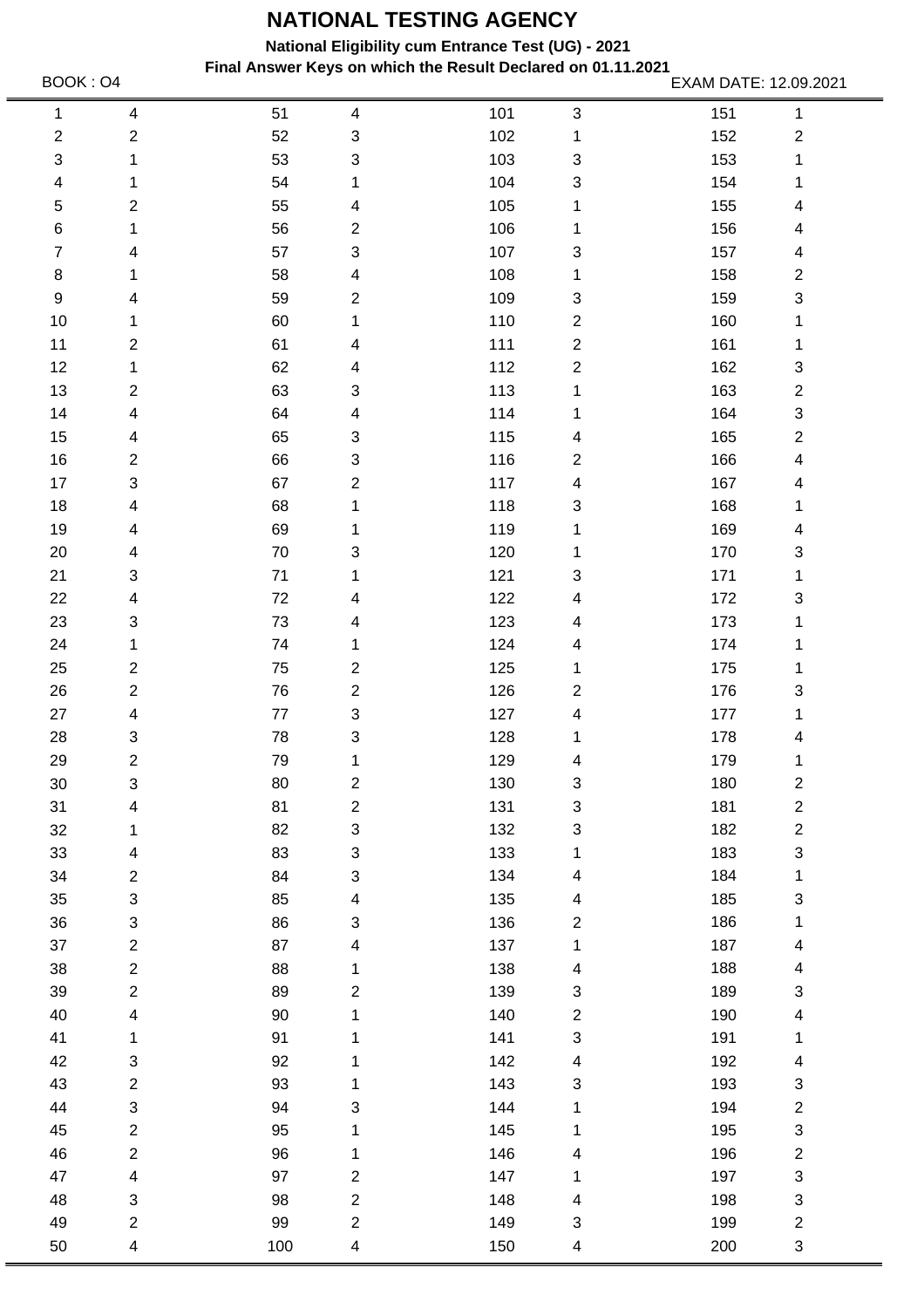**National Eligibility cum Entrance Test (UG) - 2021**

**Final Answer Keys on which the Result Declared on 01.11.2021** BOOK : P4 **EXAM DATE: 12.09.2021**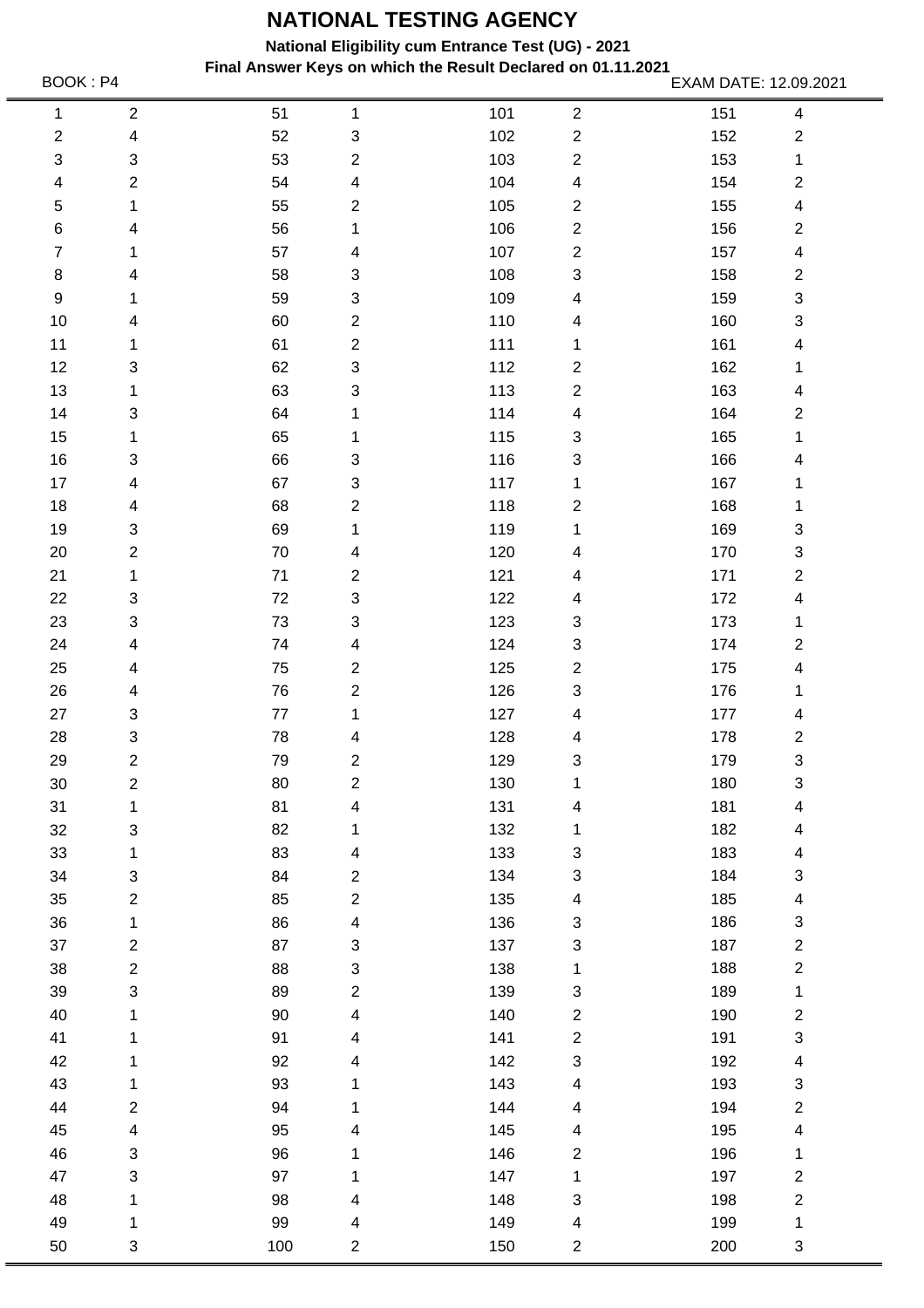**National Eligibility cum Entrance Test (UG) - 2021**

**Final Answer Keys on which the Result Declared on 01.11.2021** BOOK : M5 EXAM DATE: 12.09.2021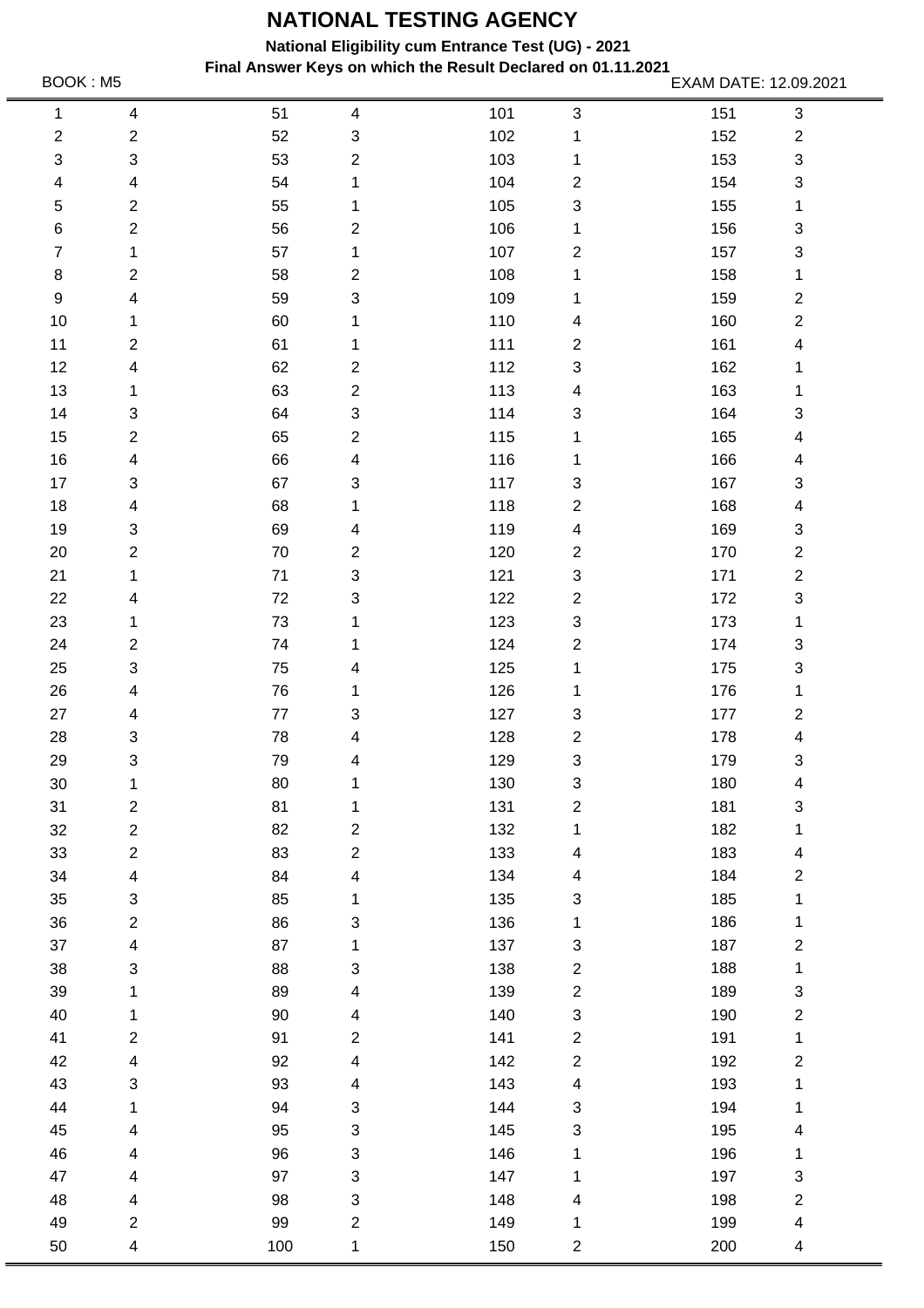**National Eligibility cum Entrance Test (UG) - 2021**

**Final Answer Keys on which the Result Declared on 01.11.2021** BOOK : N5 EXAM DATE: 12.09.2021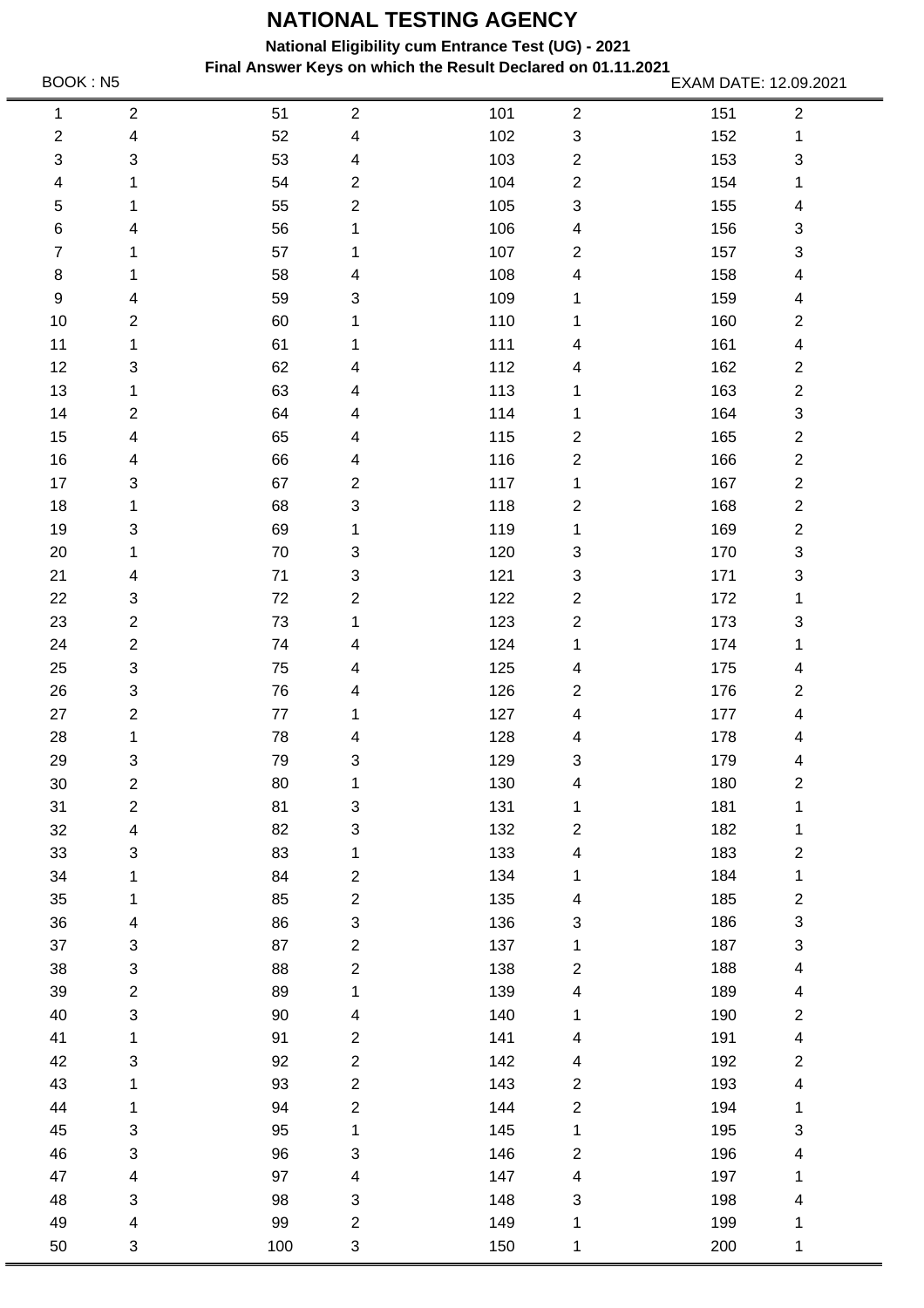**National Eligibility cum Entrance Test (UG) - 2021**

**Final Answer Keys on which the Result Declared on 01.11.2021** BOOK : O5 EXAM DATE: 12.09.2021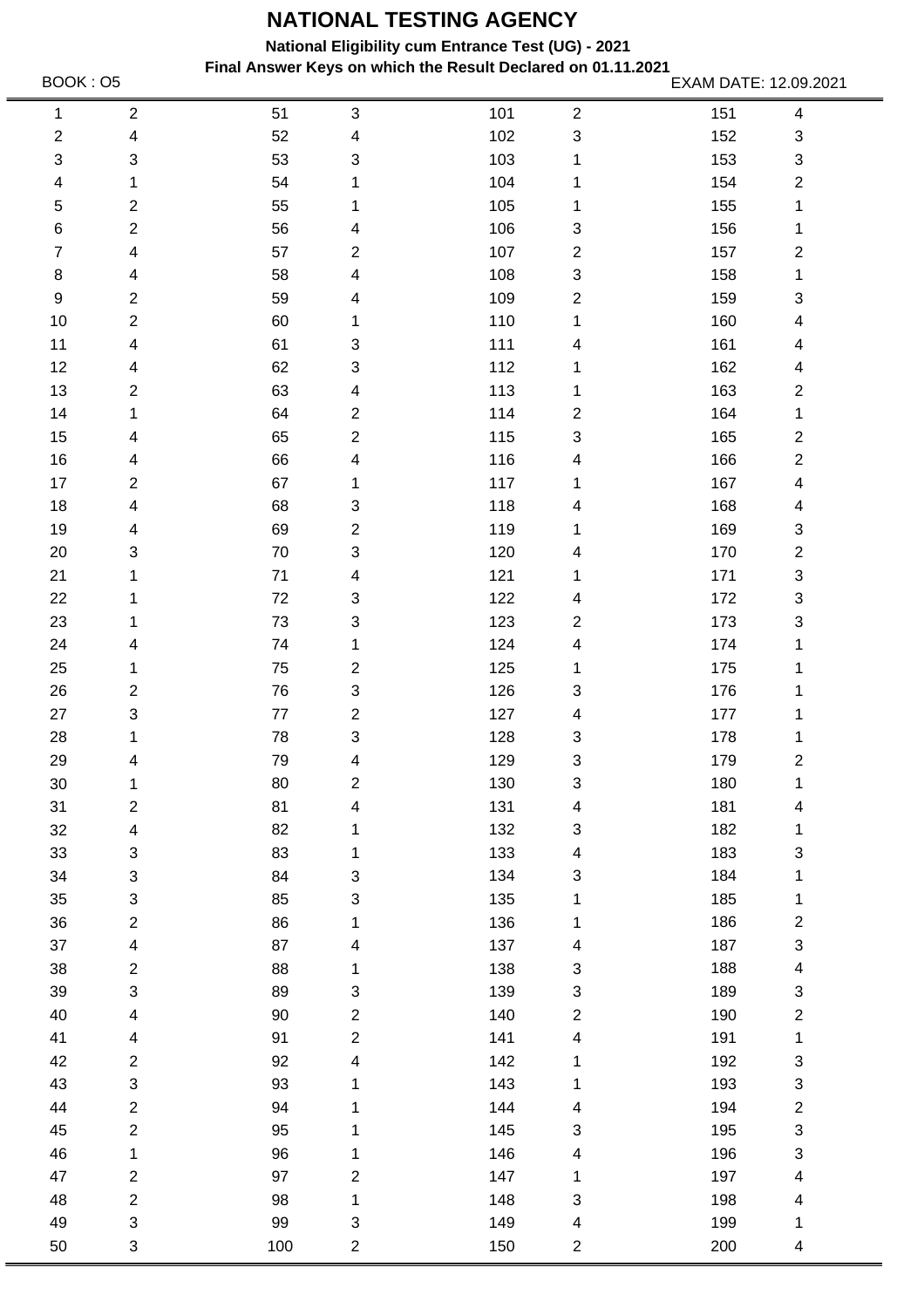**National Eligibility cum Entrance Test (UG) - 2021**

**Final Answer Keys on which the Result Declared on 01.11.2021** BOOK : P5 **EXAM DATE: 12.09.2021** 

150 3

200 4

50 3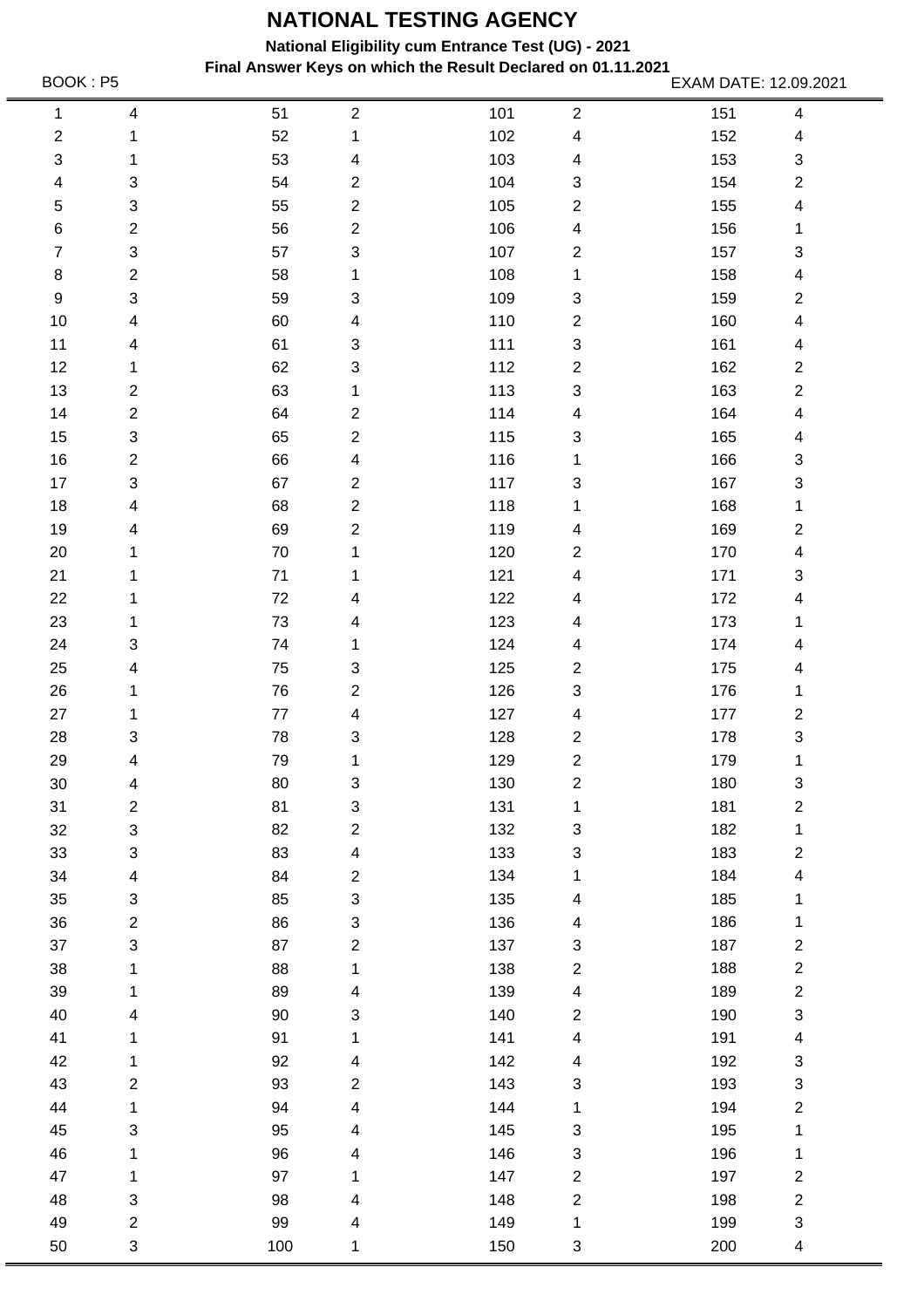**National Eligibility cum Entrance Test (UG) - 2021**

**Final Answer Keys on which the Result Declared on 01.11.2021** BOOK : M6 **EXAM DATE: 12.09.2021**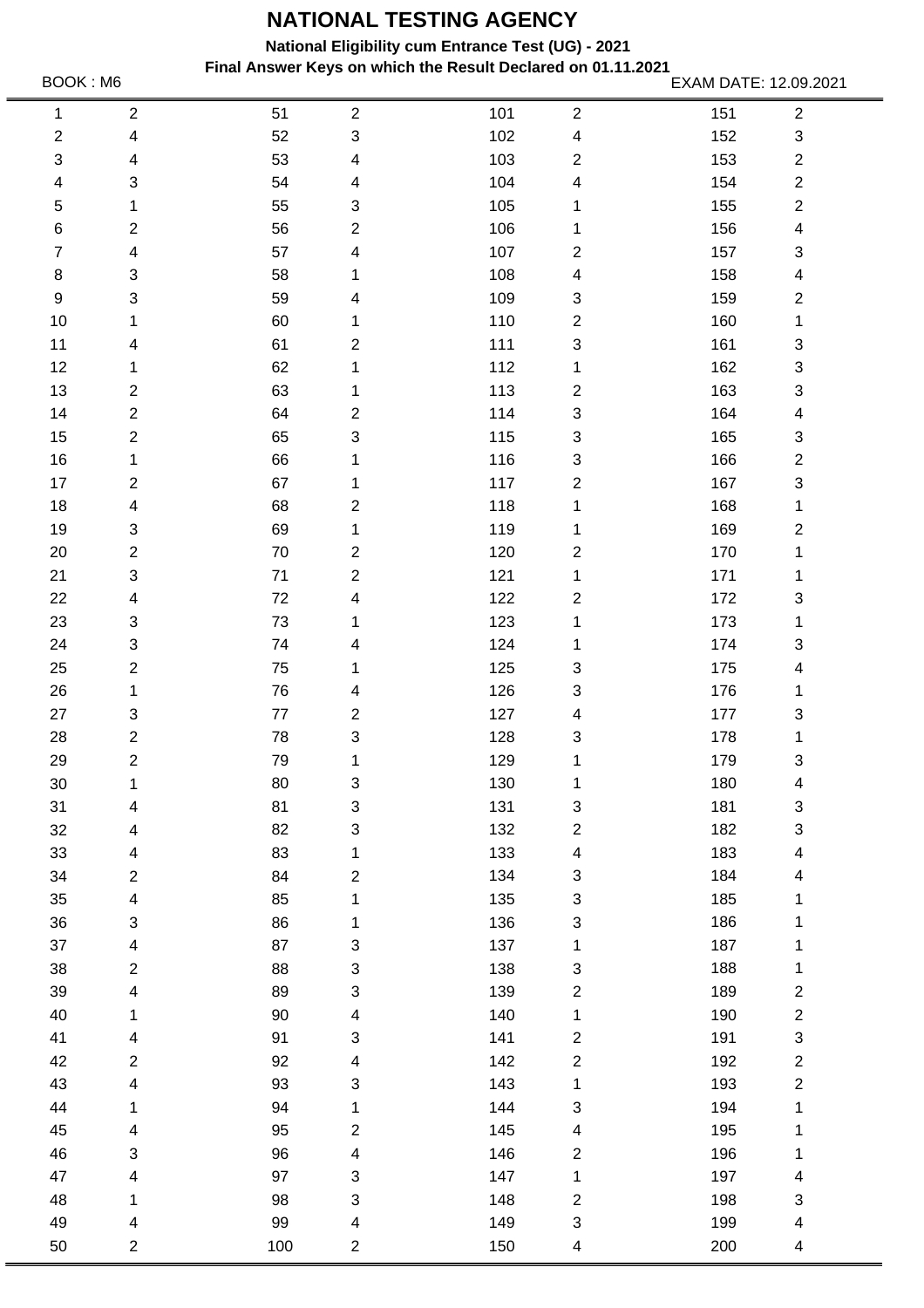**National Eligibility cum Entrance Test (UG) - 2021**

**Final Answer Keys on which the Result Declared on 01.11.2021** BOOK : N6 **EXAM DATE: 12.09.2021**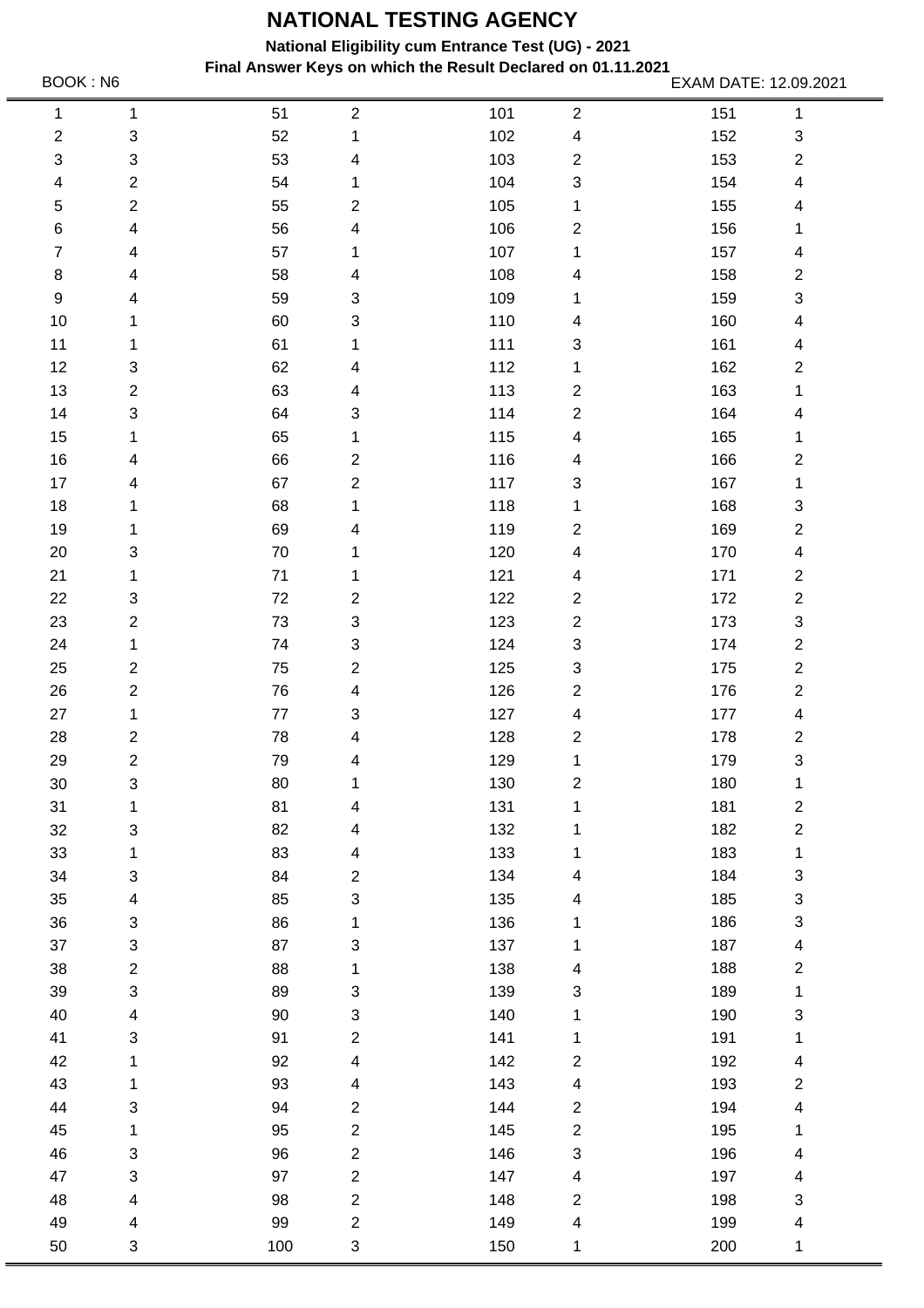**National Eligibility cum Entrance Test (UG) - 2021**

**Final Answer Keys on which the Result Declared on 01.11.2021** BOOK : 06 **EXAM DATE: 12.09.2021** 

150 4

200 3

50 4